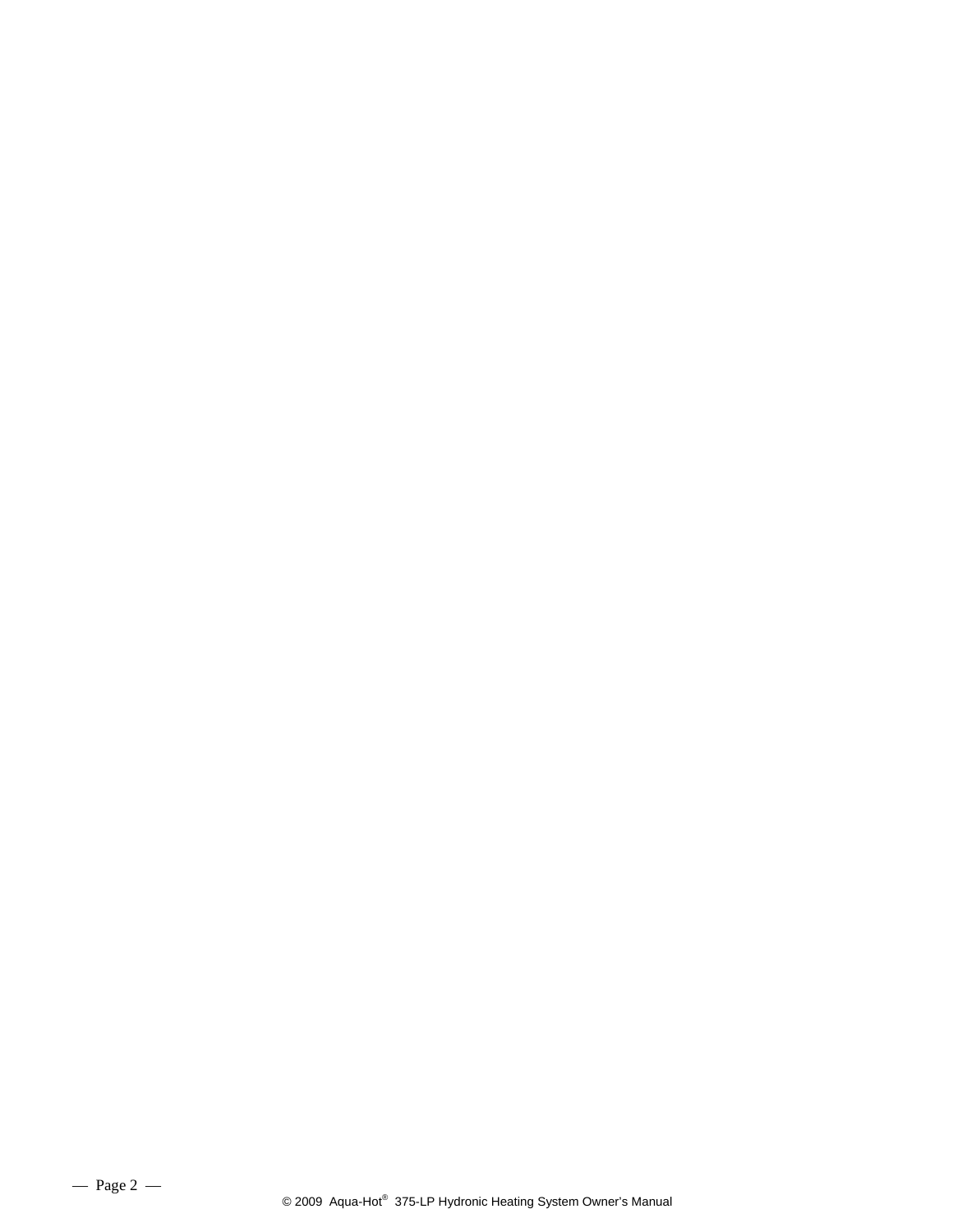| <b>Introduction</b>           |  |
|-------------------------------|--|
|                               |  |
| <b>Operating Instructions</b> |  |
|                               |  |
|                               |  |
|                               |  |
|                               |  |
| <b>Maintenance</b>            |  |
|                               |  |
|                               |  |
|                               |  |
| Winterization                 |  |
|                               |  |
|                               |  |
| <b>Troubleshooting</b>        |  |
|                               |  |
| <b>Appendices</b>             |  |
|                               |  |
|                               |  |
|                               |  |
| <b>Warranty</b>               |  |
|                               |  |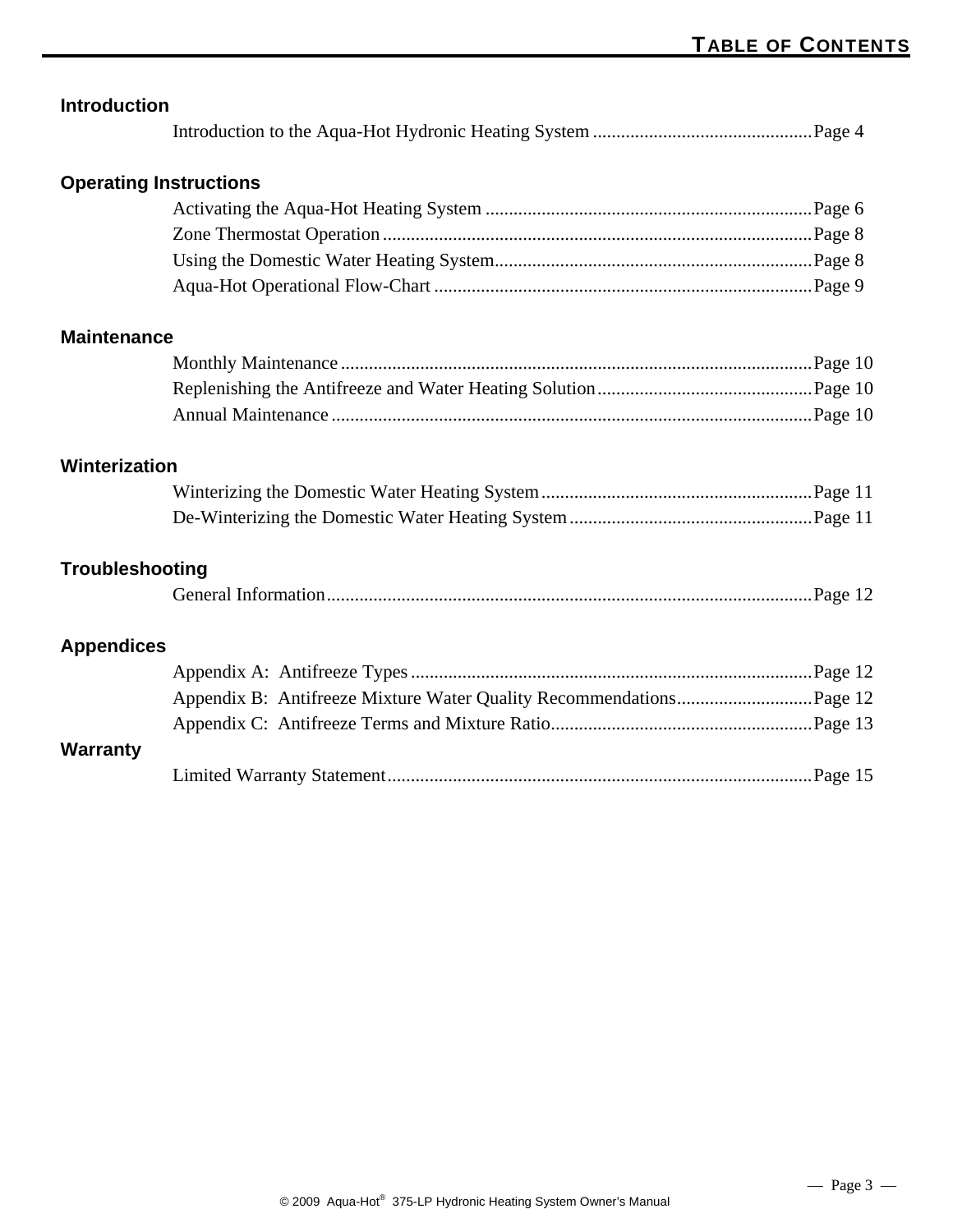#### **INTRODUCTION**

**This manual should be maintained in legible condition and kept in a safe, easily-accessible location for future reference.** 

**Please read the complete Owner's Manual prior to operating the Aqua-Hot Hydronic Heating System. Also, be sure to fill out and mail in the "Warranty Registration" card located at the front of this manual.** 

The Aqua-Hot Heating System is a Hydronic Heating System (heating with hot water) that provides interior zone heating where and when it is needed, as well as a continuous, ondemand supply of domestic hot water. Both heating features are accomplished by a 12 Volt-DC powered Propane-Burner and a 120 Volt-AC powered Electric Heating Element, which maintain the temperature of the Aqua-Hot's antifreeze and water heating solution. Be sure to reference Figures 1-A through 1 -C for a complete component overview.

**NOTE:** This Aqua-Hot product utilizes a propylene glycol based antifreeze and water heating solution. This propylene glycol based solution is a Boiler type antifreeze that is "Generally Recognized as Safe" (GRAS) by the FDA. For additional information regarding this "GRAS" antifreeze product, please reference Appendix A, contact the Aqua-Hot Heating Systems Technical Support Department at **1-800-685-4298**, or visit the web site at **www.aqua-hot.com**.

#### **Danger, Warning, Caution, and Note Boxes:**

Danger, Warning, Caution, and Note boxes appear throughout this manual as a means of alerting the operator to important information.



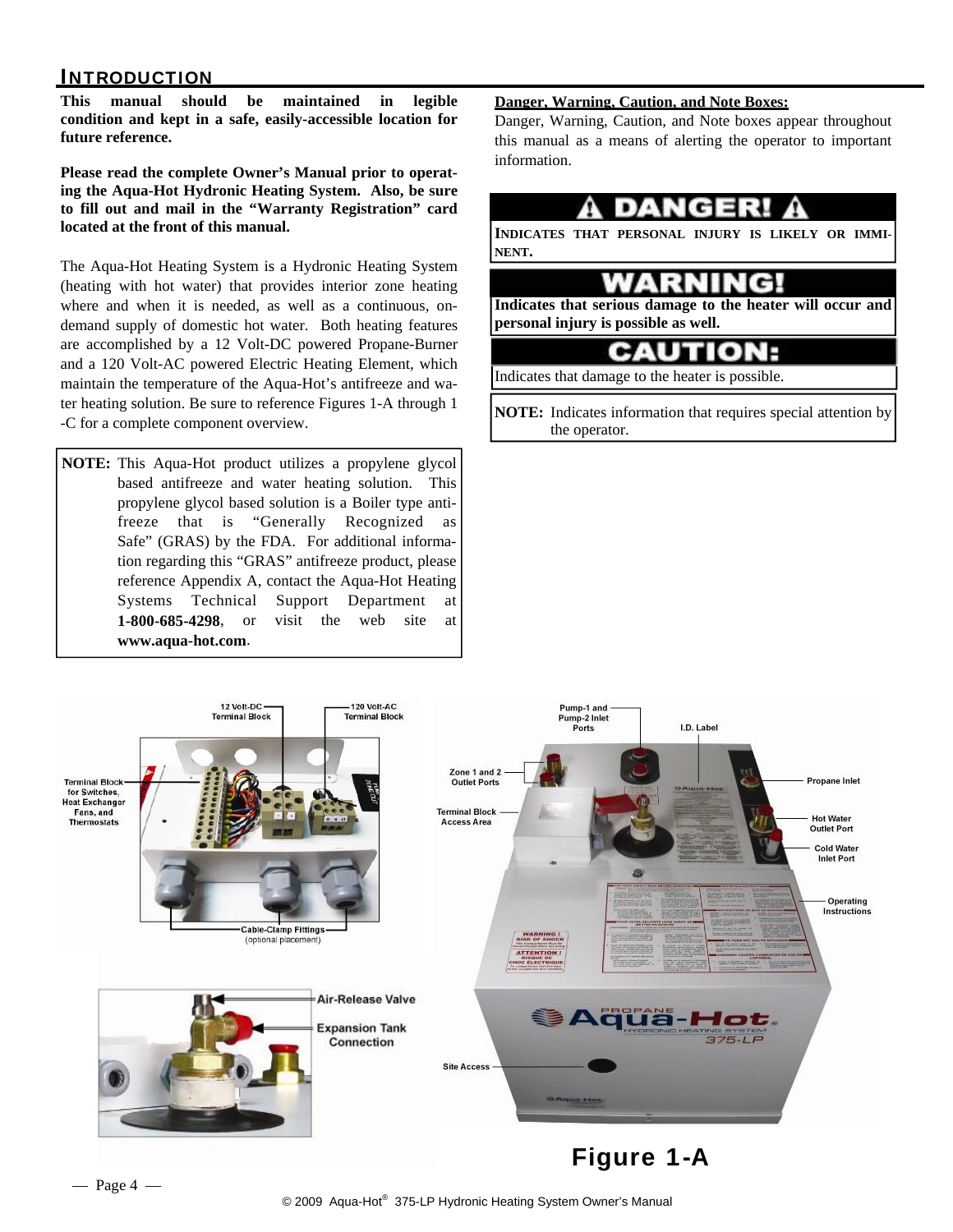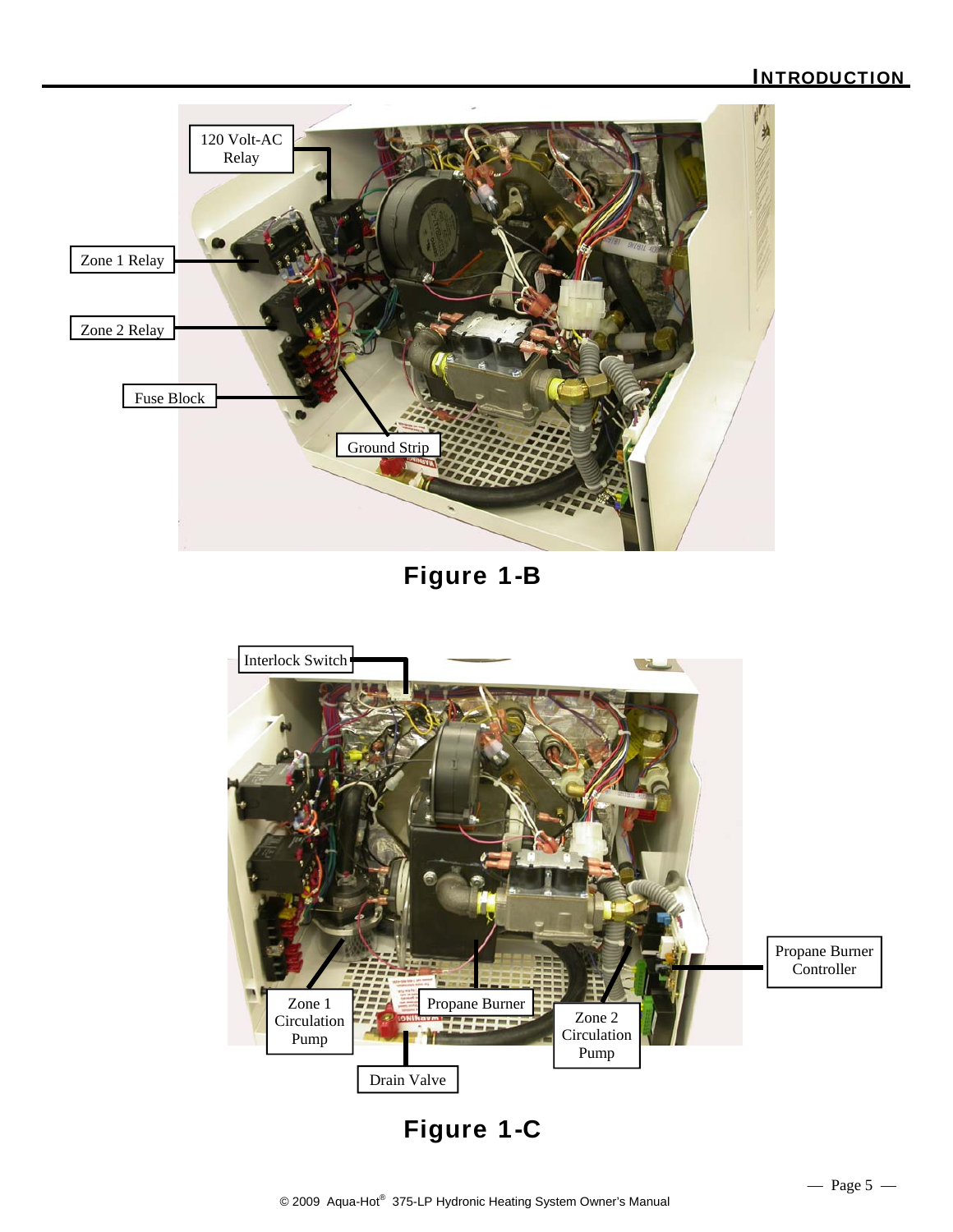#### OPERATING INSTRUCTIONS



For installation only in a compartment that is completely closed off from living quarters and accessible only from the outdoors.

Combustion Air MUST BE supplied from outside the vehicle.

Suitable for water (potable) heating and space heating.

**USE COPPER CONDUCTORS ONLY!** 

Use a 25-Amp fuse for over-current protection for the DC power supply.

Use a circuit breaker that cuts power at 20-Amps maximum for over-current protection for the 120-VAC power supply.

Mount the Heater near a bay/storage door so that the Access Cover can be easily removed for service.

#### $\triangle$  warning  $\triangle$

DO NOT OPERATE APPLIANCE WITH ACCESS COVERS REMOVED.

RISK OF FIRE OR ELECTRIC SHOCK. ONLY CERTIFIED OR MANUFACTURER QUALIFIED SERVICE PERSONNEL SHALL BE USED TO INSTALL AND PROVIDE MAINTENANCE OF THIS APPLIANCE.

THIS APPLIANCE OPERATES ON BOTH AC AND DC POWER

USE ONLY NONTOXIC PROPYLENE GLYCOL BASED BOILER ANTIFREEZE WITH ADDITIVES GENERALLY RECOGNIZED AS SAFE ("GRAS") BY THE FDA.

FAILURE TO WINTERIZE YOUR HEATER, WHEN STORED IN FREEZING TEMPERATURES, WILL RESULT IN SERIOUS DAMAGE TO THE PRODUCT'S DOMESTIC HOT WATER HEATING SYSTEM.

AIR PRESSURE APPLIED TO THE TANK MUST NOT EXCEED 20 PSI. EXCESS PRESSURE WILL RESULT IN INTERNAL DAMAGE.

FOR DETAILED INFORMATION, REFERENCE THE OWNER'S MANUAL OR CONTACT AQUA-HOT **HEATING SYSTEMS INC. AT 1-800-685-4298.** 

> **Minimum Heater Clearances: Front - Open Access Back - 0 inches** Top - 0 inches Sides - 0 inches

This appliance must be installed in accordance with local codes or, in the absence of local<br>codes, the Standard for Recreational Vehicles, ANSI A119.2/NFPA 1192 or CAN/CSA-Z240 RV.



## **WARNING!**

**The Aqua-Hot's Exhaust is HOT!** 

**DO NOT park in areas where dry conditions exist underneath the vehicle as a fire may result (i.e., in a dry, grassy field)!** 

**DO NOT operate the Aqua-Hot's Propane-Burner inside an enclosed building!** 

**The Heater must be switched** *OFF* **when refueling.** 

#### **CAUTION:**

**DO NOT** operate the Propane-Burner and/or Electric Heating Element without the antifreeze and water heating solution in the Aqua-Hot's Boiler Tank. Failure to do so will cause serious damage to the Heater.

#### **Activating the Aqua-Hot Heating System:**

#### **Propane-Burner:**

Turn the Burner switch **ON**; reference Figure 3. This procedure will activate the Propane-Burner and the indicator light located adjacent to the Burner switch. Allow 10-20 minutes for the Aqua-Hot System to reach operating temperature. Please note that the Propane-Burner is the **primary heat source** for heating both the interior and the domestic hot water (such as when cool ambient temperatures exist and/or when there is a high demand for domestic hot water).

#### **Electric Heating Element:**

Turn the Electric switch **ON**; reference Figure 3. This procedure will activate the 120 Volt-AC Electric Heating Element and the indicator light located adjacent to the Electric switch. Allow 1-2 hours for the Aqua-Hot System to reach operating temperature.



Figure 3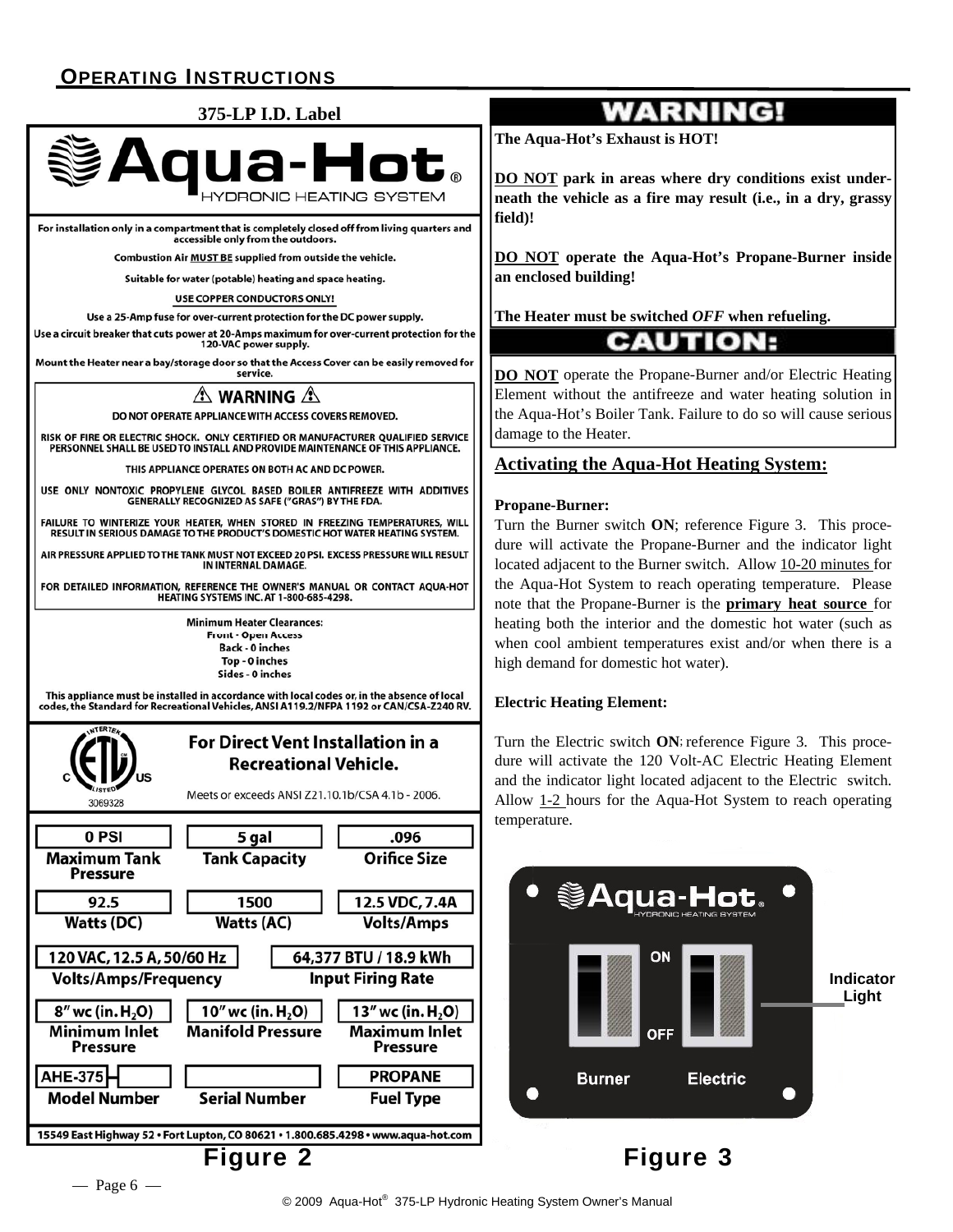|   | result causing property damage, personal injury, or loss of life.<br>WARNING: If you do not follow these instructions exactly, a fire                                            | or explosion may                                                                                                                                                                                                                                                              |    | STOP! Read the safety information to the<br>left on this label.                                                                                                           | the left on this label. If you don't smell<br>gas, go to the next step.                                                                                                                                                                         |
|---|----------------------------------------------------------------------------------------------------------------------------------------------------------------------------------|-------------------------------------------------------------------------------------------------------------------------------------------------------------------------------------------------------------------------------------------------------------------------------|----|---------------------------------------------------------------------------------------------------------------------------------------------------------------------------|-------------------------------------------------------------------------------------------------------------------------------------------------------------------------------------------------------------------------------------------------|
| ∢ | This appliance does not have a pilot. It is<br>automatically lights the burner. Do not<br>equipped with an ignition device, which<br>try to light the burner by hand.            | supplier, call the fire department.<br>If you cannot reach your gas<br>gas supplier's instructions.                                                                                                                                                                           | ۵i | 4<br>an<br>Do not try to light the<br>which automatically<br>equipped with<br><u>. s</u><br>lights the burner.<br>gnition device,<br>appliance<br>burner by hand.<br>This | tion regarding normal operation of this<br>Refer to the Owner's Manual for informa-<br>heating system.                                                                                                                                          |
| ø | the appliance area for gas. Be sure to<br>is heavier than air and will settle on the<br>smell next to the floor because some gas<br>BEFORE OPERATING, smell all around<br>floor. | gas control knob. Never use tools. If the<br>and to push in or turn the<br>don't try to repair it, call a qualified<br>service technician. Forced or attempted<br>knob will not push in or turn by hand,<br>repair may result in a fire or explosion.<br>Use only your h<br>ن | ຕໍ | <u>ဟ</u><br>Ensure that the gas control valve is<br>Follow "B" in the safety information to<br>turned on.                                                                 | Appliance" below on this label and refer<br>If the appliance will not operate, follow<br>the instructions "To Turn Off Gas To<br>section or call the technical support<br>to the Owner's Manual troubleshooting<br>department at 1-800-685-4298 |
|   | WHAT TO DO IF YOU SMELL GAS                                                                                                                                                      | Do not use this appliance if any part has<br>d                                                                                                                                                                                                                                |    | <b>INSTRUCTIONS DE MISE EN MARCHE</b>                                                                                                                                     |                                                                                                                                                                                                                                                 |
|   | Do not touch any electric switch; do<br>not use any phone in your building.<br>Do not try to light any appliance.                                                                | qualified service technician to inspect<br>the appliance and to replace any part of<br>been under water. Immediately call a                                                                                                                                                   | ÷  | sécurité sur la portion à gauche de cette<br>ಕೆ<br>instructions<br>Lisez les<br><b>ARRÉTEZ!</b>                                                                           | étiquette. S'il n'y a pas d'odeur de gaz,<br>passez à l'étape suivante.                                                                                                                                                                         |
|   | from a neighbor's phone. Follow the<br>Immediately call your gas supplier                                                                                                        | the control system and any gas control<br>which has been under water.                                                                                                                                                                                                         | ۵i | 4<br>Cet appareil est muni d'un dispositif<br>étiquette                                                                                                                   | des informations au sujet du fonction-<br>Référez au Manuel du propriétaire pour                                                                                                                                                                |
|   | POUR VOTRE SÉCURITÉ LISEZ AVANT DE                                                                                                                                               |                                                                                                                                                                                                                                                                               |    | d'allumage qui allume automatiquement<br>Ne tentez pas d'allumer le<br>le brûleur.                                                                                        | nement normal de ce système de chauff-                                                                                                                                                                                                          |
|   | <b>METTRE EN MARCHE</b>                                                                                                                                                          |                                                                                                                                                                                                                                                                               |    | ທ່<br>brûleur manuellement.                                                                                                                                               | Si l'appareil ne fonctionne pas, veuillez                                                                                                                                                                                                       |
|   | des dommages, des blessures ou la mort.<br>AVERTISSEMENT.                                                                                                                        | Quiconque ne respecte pas à la lettre les instructions dans la présente<br>notice risque de déclencher un incendie ou une explosion entraînant                                                                                                                                | ຕໍ | å<br>Passez à l'étape B des instructions de<br>soupape<br>contrôle de gaz est bien ouverte.<br>$\overline{a}$<br>que<br>Assurez-vous                                      | gaz vers l'appareil » ci-dessous sur cette<br>étiquette et référez à la section Dépan-<br>suivre les instructions « Pour couper le<br>du propriétaire ou<br>nage du Manuel                                                                      |
| خ | allume automatiquement le brûleur. Ne<br>Il est muni d'un dispositif d'allumage qui<br>Cet appareil ne comparte pas de veilleuse.                                                | Appelez immédiatement votre fournis-<br>seur de gaz depuis un voisin. Suivez les<br>instructions du fournisseur.                                                                                                                                                              |    | sécurité sur la portion à gauche de cette                                                                                                                                 | appelez le service de soutien technique<br>au 1.800.685.4298                                                                                                                                                                                    |
|   | tentez pas d'allumer le brûleur manuelle-<br>ment.                                                                                                                               | Si vous ne pouvez rejoindre le fournis-<br>le service des incendies<br>seur, appelez<br>ï                                                                                                                                                                                     |    | TO TURN OFF GAS TO APPLIANCE                                                                                                                                              |                                                                                                                                                                                                                                                 |
| ø | tout autour de l'appareil pour déceler une<br>AVANT DE FAIRE FONCTIONNER, reniflez                                                                                               | manette<br>d'admission du gaz qu'à la main ; ne jamais<br>$\overline{a}$<br>ou tournez<br>poussez<br>ے<br>ح<br>ن                                                                                                                                                              |    | ö<br>off all electric power to the<br>appliance if service is to be performed.<br>Turn                                                                                    | heater's propane inlet port clockwise<br>Turn the gas control knob located on the<br>to the "OFF" position.                                                                                                                                     |
|   | odeur de gaz. Reniflez près du plancher,<br>car certains gaz song plus lourds que l'air<br>et peuvent s'accumuler au niveau du sol.                                              | technicien qualifié. Le fait de forcer la<br>ne pas tenter de la réparer ; appelez un<br>utiliser d'outil. Si la manette reste coincée,                                                                                                                                       | ۵i | Set all interior thermostats to their lowest<br>setting                                                                                                                   |                                                                                                                                                                                                                                                 |
|   | QUE FAIRE SI VOUS SENTEZ UNE ODEUR                                                                                                                                               | manette ou de la réparer peut déclencher<br>une explosion ou un incendie.                                                                                                                                                                                                     |    | COMMENT COUPER L'ADMISSION DE GAZ DE                                                                                                                                      |                                                                                                                                                                                                                                                 |
|   | pas vous servir des téléphones se<br>Ne touchez à aucun interrupteur ; ne<br>Ne pas tenter d'allumer d'appareil.<br>DE GAS:<br>ï                                                 | N'utilisez pas cet appareil s'il a été plongé<br>Fates<br>inspecter l'appareil par un technicien<br>dans l'eau, même partiellement.<br>ه                                                                                                                                      | ÷  | L'APPAREIL<br>ຕໍ<br>å<br>l'appareil s'il faut procéder à l'entretien.<br>électrique<br>l'alimentation<br>Coupez                                                           | Tournez le bouton de contrôle du gaz,<br>situé sur le port d'entrée de propane du                                                                                                                                                               |
|   | trouvant dans le bâtement.                                                                                                                                                       | partie du<br>système de contrôle et toute commande qui<br>qualifié et remplacez toute<br>ont été plongés dans l'eau.                                                                                                                                                          | ۵i | Réglez tous les thermostats intérieurs à<br>leur réglage le plus bas.                                                                                                     | chauffe-eau, vers la droite $\bigcap$ à la<br>position « OFF » (Arrêt).                                                                                                                                                                         |

# **OPERATING INSTRUCTIONS**

FOR YOUR SAFETY READ BEFORE OPERATING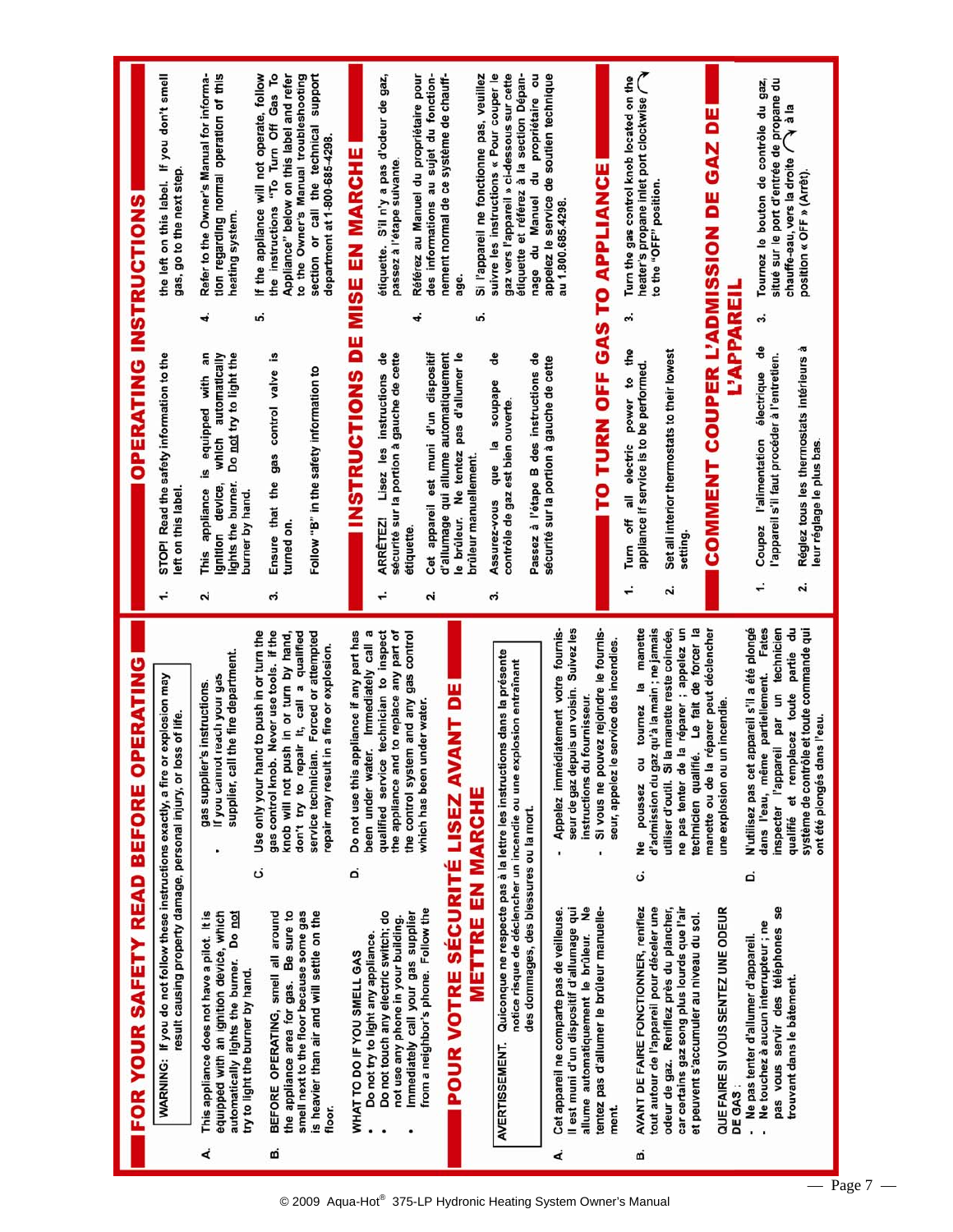#### OPERATING INSTRUCTIONS

#### **Zone Thermostat Operation**

#### **Interior Room Thermostat:**

Simply adjust each Interior Room Thermostat to the desired temperature. Then, whenever an Interior Room Thermostat "calls for heat," the Aqua-Hot's Circulation Pump and Interior Heat Exchanger Fans will be activated. These devices, together, will supply warmth and comfort to each interior heating zone. The Aqua-Hot must be at operating temperature in order for the zones to function. Please contact the specific motorhome manufacturer for the exact location of the Interior Room Thermostats.

#### **Fresh Water Tank Thermostat:**

Simply adjust the Thermostat for Bay Heating to a minimum of 40°F. This will prevent freezing of the domestic water storage system. Please contact the specific motorhome manufacturer for the exact location of the Fresh Water Tank Thermostat.

#### **Using the Domestic Water Heating System**

When the Aqua-Hot is at operating temperature, the domestic water is automatically heated as it is being used. Because the Aqua-Hot does not store any hot water, simply open any hot water faucet and a continuous supply of domestic hot water will be present within a few seconds. This hot water feature is **continuous** and is accomplished by the Aqua-Hot's Domestic Water Heating System. The Propane-Burner switch on the Interior Switch Panel must be **ON** in order to obtain a continuous supply of hot water (e.g., during showers); be sure to also activate the Electric Element switch for **maximum** hot water capacity. Reference Figure 4.

**NOTE:** The Aqua-Hot's "Domestic Water Priority System" disables the interior zone heating fans and the zone circulation pumps whenever domestic hot water is being used on a continuous basis (e.g., during showers). Once the demand for continuous domestic hot water ceases, the Aqua-Hot will enable the fans and the pumps to operate and provide heat to the Heating Zones.

**NOTE:** Both the propane-burner and electric heating element are thermostatically controlled. Either, or both, heating sources will automatically maintain the temperature of the Aqua-Hot's antifreeze and water heating solution between approximately 160<sup>o</sup>F and  $190^{\circ}$ F(±5). Therefore, to heat the motorhome/ domestic hot water, simply choose the desired heat source(s) and leave the switch(es) (i.e., Burner and or Electric Element) **ON**.



Figure 4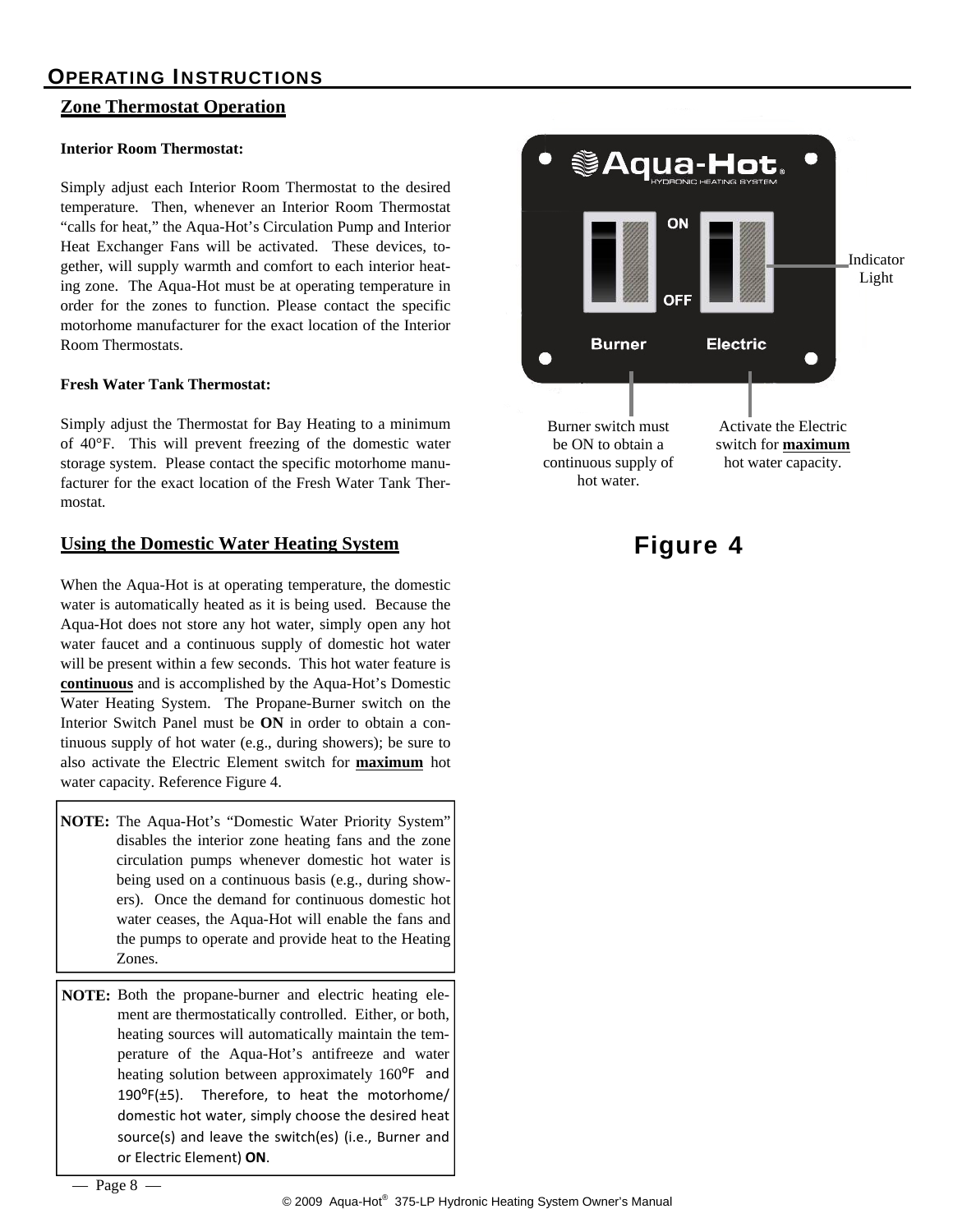#### **Aqua-Hot Operational Flowchart**

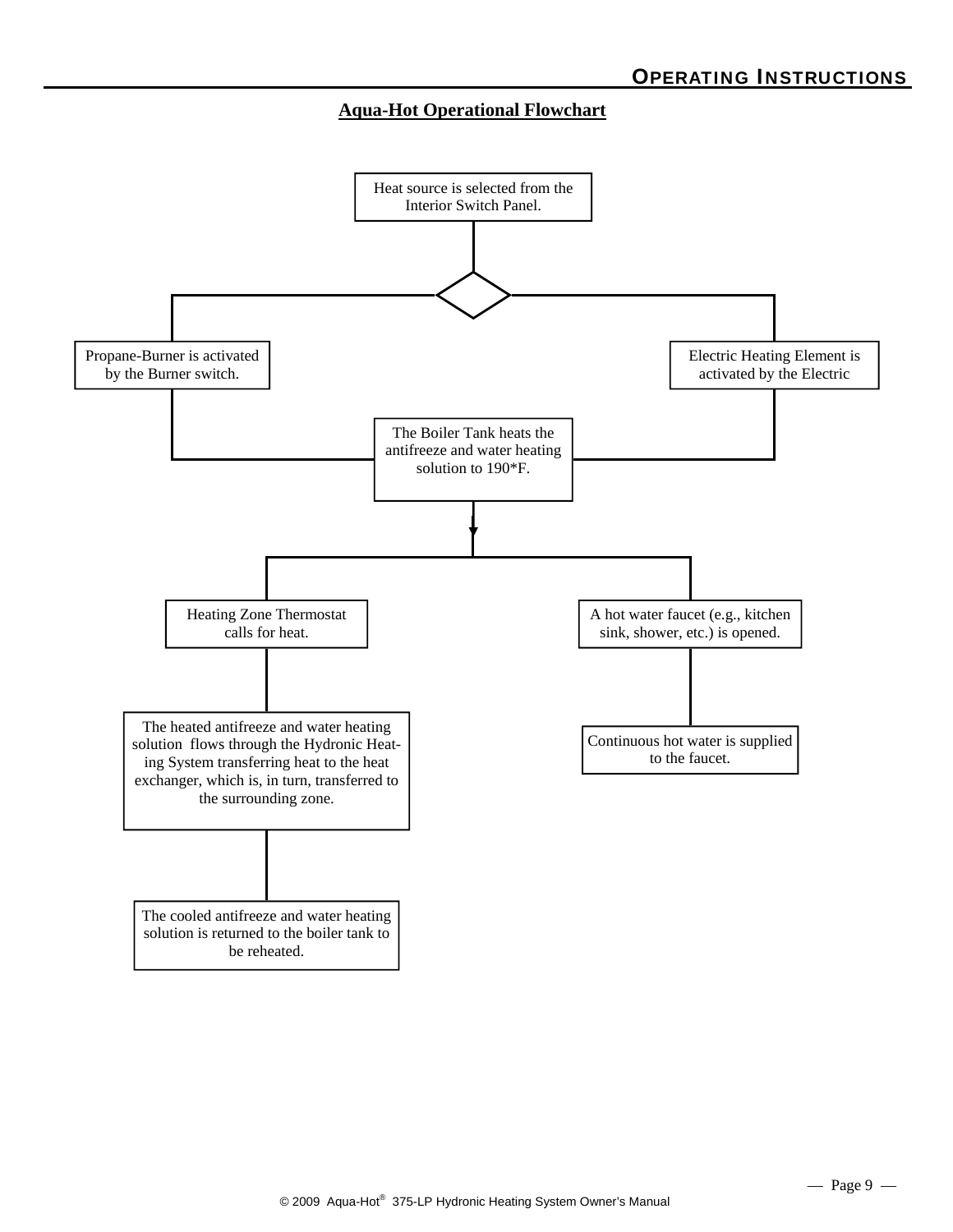#### **MAINTENANCE**

## DANGERI

**WHEN THE AQUA-HOT IS AT MAXIMUM OPERATING TEM-PERATURE, THE COOLANT WILL BE VERY HOT! IF THE AQUA-HOT'S HEATING SYSTEM IS ACCESSED, SCALDING BY HOT VAPOR OR COOLANT COULD RESULT!** 

**BEFORE CLEANING OR SERVICING, DISCONNECT ALL POWER**

# **WARNING!**

**DO NOT operate the Propane-Burner and/or the Electric Heating Element without the antifreeze and water heating solution in the Aqua-Hot's Boiler Tank; doing so will cause serious damage to the Heater.** 

**Propylene Glycol that is "Generally Recognized As Safe" by the FDA must be utilized for the antifreeze and water heating solution.** 

**NOTE:** For additional information regarding this propylene glycol-based, boiler-type antifreeze that has been "Generally Recognized As Safe" by the FDA, please reference Appendix A, contact Aqua-Hot Heating Systems Technical Support Department at **1-800-685- 4298**, or visit the Web site at **www.aqua-hot.com**.

#### **Maintenance Schedule**

#### **Monthly Maintenance:**

Check the Aqua-Hot's antifreeze and water heating solution to ensure that it is at the proper level. This can be accomplished by visually checking the coolant level in the Aqua-Hot's Expansion Tank; reference Figure 5. Please note that the coolant level should be checked **only** when the Aqua-Hot is at maximum operating temperature (i.e., immediately after the Propane -Burner cycles OFF). When maximum operating temperature, the antifreeze and water heating solution should be at the level marked "HOT" on the Expansion Tank.

#### **Replenishing the Antifreeze and Water Heating Solution:**

If the antifreeze and water heating solution needs replenishing, remove the Expansion Tank's cap and fill the Expansion Tank to the "HOT" level mark. When refilling, open the Air Release Valve located on the Expansion Tank Connection to release air pockets; reference Figure 6. Hold the valve open until all air is released. If necessary, refill the Expansion Tank again. Be sure the valve is closed when finished by hand-tightening. Reference Appendices A through C in order to determine the correct

ratio of antifreeze to water, the proper type of antifreeze, and the water quality recommendations for the Aqua-Hot Hydronic Heating System's antifreeze and water heating solution.

#### **Annual Maintenance:**

No annual maintenance is required above the normal monthly maintenance. Reference the Aqua-Hot's Service and Parts Manual for spare parts information and detailed replacement instructions, contact the Aqua-Hot Heating Systems Technical Support Department at **1-800-685-4298** for assistance or to locate the nearest Aqua-Hot Service Center, or visit the Web site at www.aqua-hot.com.



Figure 6

**SUPPLIES!**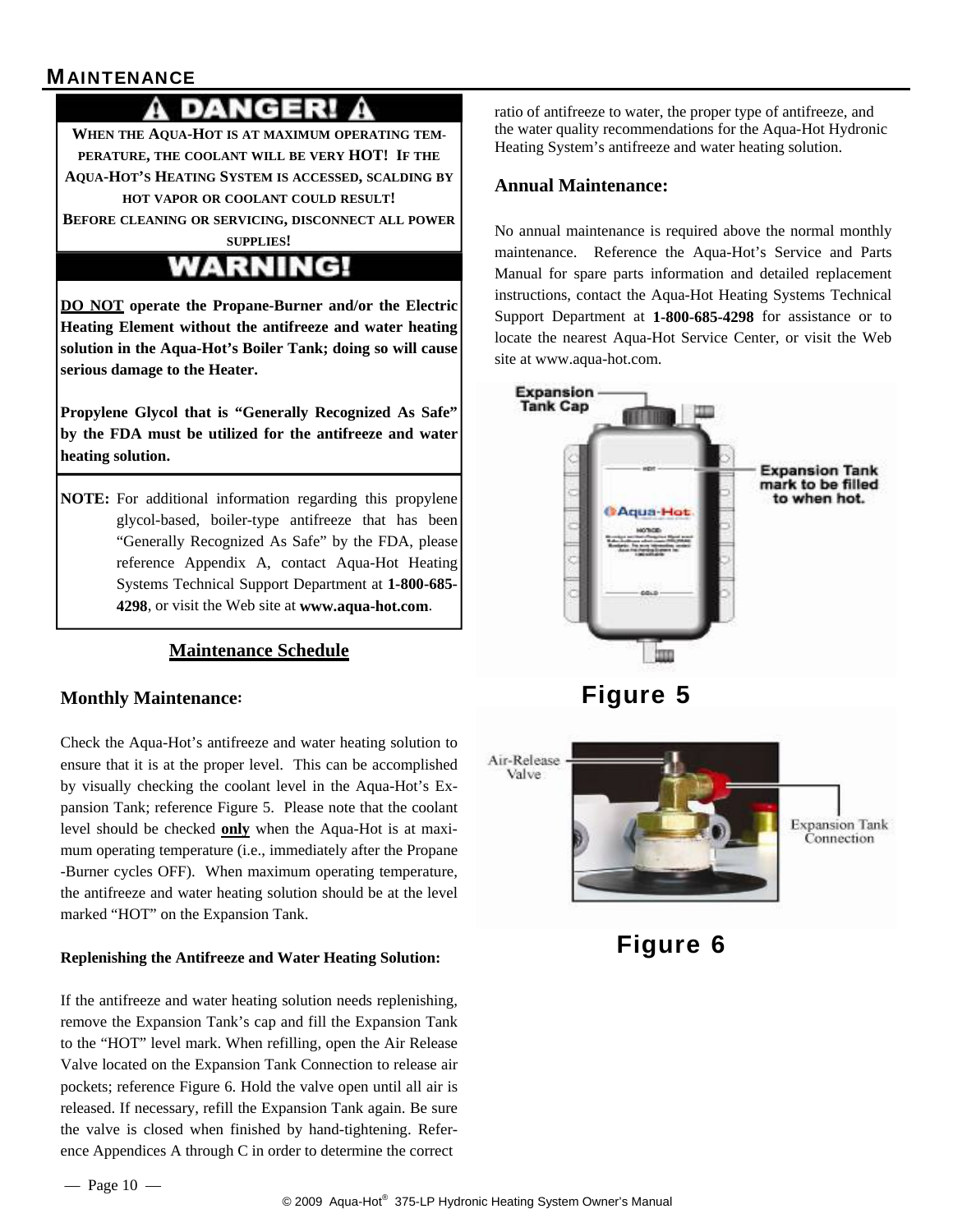### **WARNING!**

**Not winterizing the Aqua-Hot when freezing temperatures are present will result in serious damage to the Aqua-Hot's Domestic Water Heating System. Also, be sure to use an FDA approved, "GRAS" rated antifreeze for winterization.** 

**NOTE:** The Aqua-Hot can continue to be used for interior zone heating once the domestic water heating system has been drained and winterized.

The Aqua-Hot's Domestic Water Heating System must be completely drained of domestic water any time the heater is stored where freezing temperatures may be experienced.

#### **Winterizing the Domestic Water Heating System:**

Please follow these instructions when winterizing the Aqua-Hot's Domestic Water Heating System; reference Figure 8:

- 1. Completely drain the fresh water storage tank.
- **2.** Disconnect the domestic water demand pump's suction line from the fresh water storage tank.
- **3.** Attach an adequate piece of hose onto the suction side of the domestic water demand pump.
- **4.** Place the opposite end of the hose into an adequate supply of FDA-approved "GRAS" RV Antifreeze.
- **5.** Open and close all interior and exterior water faucets, one at a time, until only pure RV Antifreeze is present. Perform this procedure for both the hot and cold faucets.
- **6.** Remove the hose and reconnect the domestic water demand pump's suction line to the fresh water storage tank.

#### **De-Winterizing the Domestic Water Heating System:**

For de-winterization, completely fill the fresh water storage tank. Open and close all interior and exterior water faucets, one at a time, until only clear water is present/visible. Reference Figure 8.

If disinfecting the potable water system after de-winterizing, be sure to follow RVIA's "**Instructions for Disinfection of Potable Water Systems on Recreation Vehicles**." These instructions can be obtained by contacting the Recreational Vehicle Industry Association at **(703) 620-6003**, visiting them online at **www.rvia.com**, or writing to them at the following address:

#### **Recreation Vehicle Industry Association 1896 Preston White Drive P.O. Box 2999 Reston, VA 20195-0999**



<sup>© 2009</sup> Aqua-Hot® 375-LP Hydronic Heating System Owner's Manual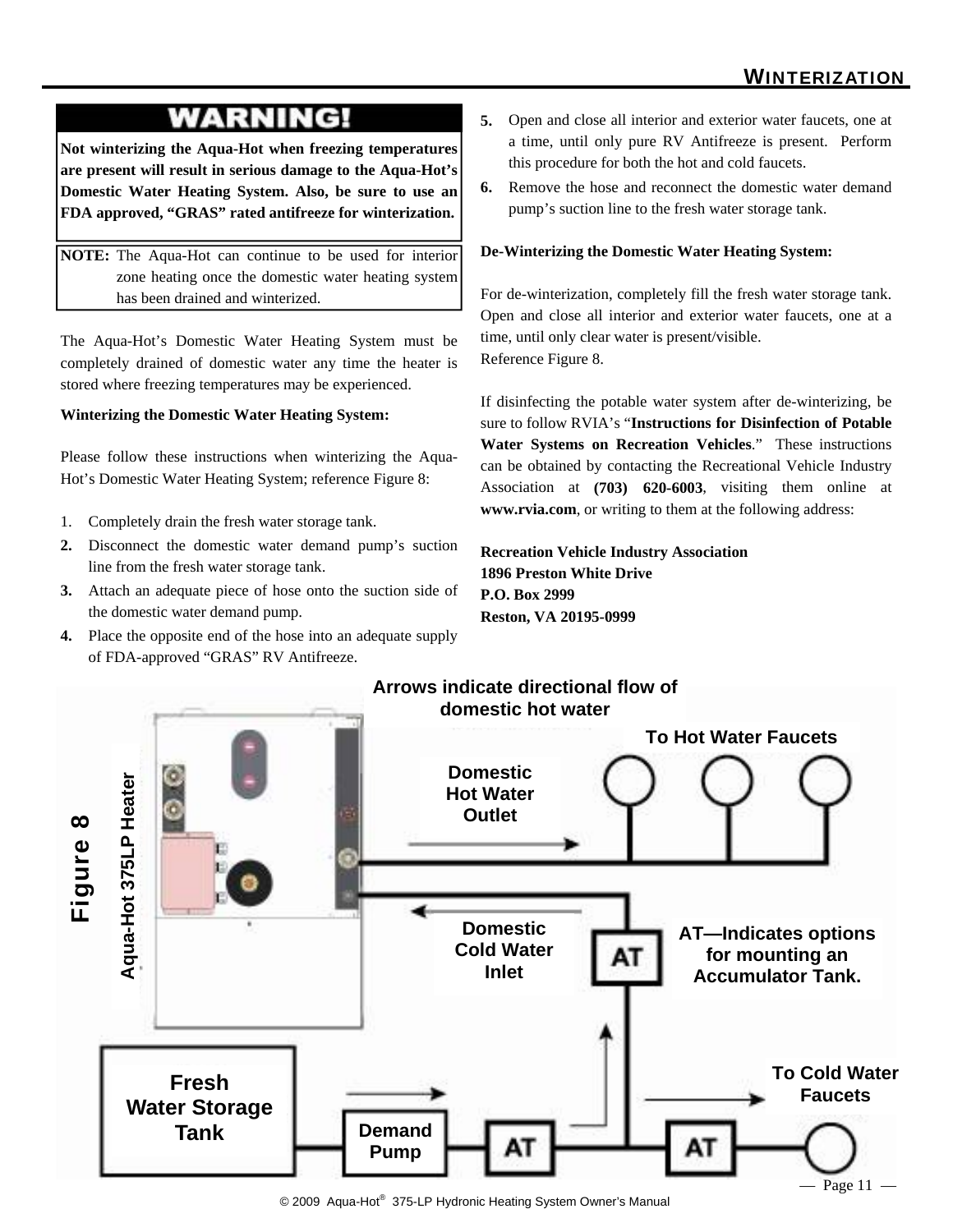#### TROUBLESHOOTING

Should the Aqua-Hot Hydronic Heating System fail to operate, complete the following checks:

- 1) Verify that the Aqua-Hot's access cover is securely installed. The Aqua-Hot Hydronic Heating System will not operate if the access cover is not fully installed.
- 2) Ensure that the main propane tank contains a sufficient level of propane.
- 3) Ensure that the Aqua-Hot's boiler tank has an adequate supply of antifreeze and water heating solution by checking the level at the expansion tank. If the level is low, reference the maintenance section of this manual for refilling instructions.
- 4) Verify that the wires attached to the ground strip are firmly attached; reference Figure 1-B

If the Aqua-Hot Heating System's failure to operate is not resolved with the aforementioned checks, please contact the Aqua-Hot Heating Systems Technical Support Department at **1-800- 685-4298** for additional assistance or visit the web site at **www.aqua-hot..com**

#### APPENDIX A: ANTIFREEZE TYPES

The following information addresses the necessary usage of a propylene glycol based "boiler" type antifreeze in the Aqua-Hot. Propylene glycol is a safer alternative to the more toxic ethylene glycol antifreeze; however, as mandated by IAPMO (International Association of Plumbing and Mechanical Officials), only those propylene glycol based "boiler" type antifreezes deemed "Generally Recognized as Safe" (GRAS) by the FDA should be utilized.

Because of the significant impact various types of antifreeze can have on a Hydronic Heating System, including the level of safety provided, it has been recognized that there is a need to provide an explanation regarding two additional prominent types of antifreeze/coolant available.

T h e f o l l o w i n g information should be utilized as an educational means of ensuring that the proper type of propylene glycol based antifreeze is selected:**RV & Marine Antifreeze:**

These types of propylene glycol based antifreeze products are formulated specifically for "winterizing" applications only. Although RV & Marine antifreeze is often "Generally Recognized as Safe" by the FDA, it should never be used in the Aqua-Hot's Hydronic Heating System. This type of antifreeze is not formulated to transfer heat, which is essential to the Heating System's functionality and does not contain rust inhibitors. Please note, however, that RV & Marine antifreeze can be utilized to winterize the Aqua-Hot's Domestic Water Heating System.

#### APPENDIX B: ANTIFREEZE MIXTURE WATER QUALITY RECOMMENDATIONS

In order to ensure maximum performance and longevity of an Aqua-Hot Heating System's Boiler Tank and associated components, it has been determined that there is a need to use distilled, de-ionized, or soft water in combination with concentrated propylene glycol for the Aqua-Hot's antifreeze and water heating solution. Please note that this is only necessary when mixing concentrated propylene glycol antifreeze with water; suppliers of pre-mixed antifreeze are responsible for the use of high-quality (distilled, de-ionized, or soft) water when preparing their antifreeze for sale.

Hard water possesses a high-level of calcium and magnesium ions, which deplete the propylene glycol antifreeze's corrosion inhibitors. This, in turn, causes the antifreeze and water heating solution to begin turning acidic, which can corrode the Aqua-Hot's Boiler Tank and associated components prematurely. Therefore, concentrated propylene glycol should be diluted with distilled, de-ionized, or soft water which is 80 ppm or less in total hardness. The local water agency should have up-to-date water quality reports which should indicate if the local tap water is within this guideline.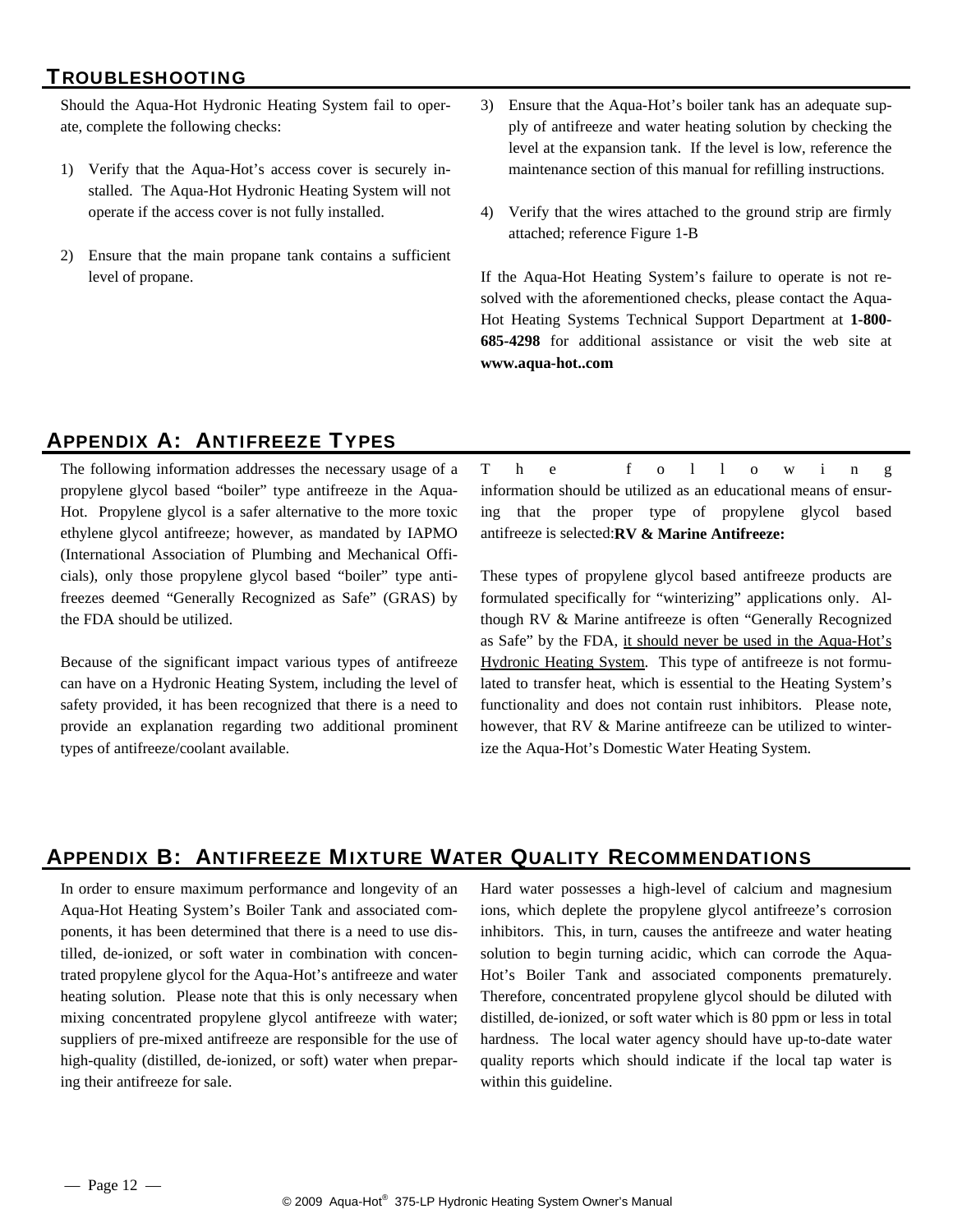#### APPENDIX C: ANTIFREEZE TERMS AND MIXTURE RATIO

The following information addresses the process of selecting an antifreeze and water mixture ratio that provides adequate Freeze, Boiling, and Rust/Anti-Corrosive protection. A 50/50 mixture ratio is recommended, which will result in a freeze point of approximately -28ºF and a boil point of approximately 222ºF.

The following information should be utilized for the purpose of clarifying some terms commonly associated with antifreeze.

#### **Freeze Point and Burst Point:**

Antifreeze lowers the freezing point of any liquid, to which it has been added, by preventing the formation of ice crystals; however, as the ambient temperature continues to decline, the water in the solution will attempt to attain a solid state. The point in which the water begins to solidify is termed the "Freeze Point." Although the water in the solution has begun to freeze, producing a "slushy" consistency, the antifreeze in the solution will continue to combat the normal expansion of the solution as it freezes. The point in which the solution can begin to expand, due to colder temperatures, is called the "Burst Point." Once the solution reaches the burst point, the potential is present for ruptured pipes to exist. The burst point of the antifreeze and water heating solution is dependent upon the brand of propylene glycol employed.

#### **Boiling Point:**

The Aqua-Hot utilizes the antifreeze and water heating solution as a transportation means for the heat produced from the internal processes. The antifreeze absorbs the heat created until its boiling point is reached; it is at this point that the liquid turns to a gas and is expelled to prevent the Heating System from overheating. Each time the boiling point is reached, a loss of efficiency occurs because the heat produced is expelled rather than utilized for the function of the heating system. Therefore, a higher boiling point is desired in order to combat the loss of efficiency, which allows the antifreeze to transport the heat created from the internal process throughout the motorhome where it can be utilized productively rather than dissipating due to its change from a liquid to a gas.

#### **Rust and Anti-Corrosive Inhibitors:**

Another major function of antifreeze is to provide protection to the internal metal components of the Aqua-Hot Hydronic Heating System from corrosion and rust. Antifreeze is able to perform this function by the addition of rust- and anti-corrosive inhibitors, which are designed specifically to activate in a water solution.

#### **Summary:**

Antifreeze has three basic functions: freeze protection, boil-over protection, and anti-corrosion and rust protection.

Antifreeze is also primarily responsible for heat transfer; however, antifreeze itself does not possess acceptable heat transfer characteristics. Therefore, as water is an excellent heat conductor, it is added to the mixture. A 50/50 solution of propylene glycol antifreeze and water is recommended to provide the best performance combination of the aforementioned functions. If excess propylene glycol exists within an antifreeze and water heating solution, the water's heat absorption properties are compromised, which could ultimately inhibit the Aqua-Hot from providing adequate domestic hot water and interior heating.

Additionally, if the antifreeze and water heating solution contains less than 50 percent antifreeze, the freezing point is actually raised, resulting in less freeze protection. Please reference the attached graphical representation regarding the percentage of antifreeze to water and how it directly affects the solution's freezing point.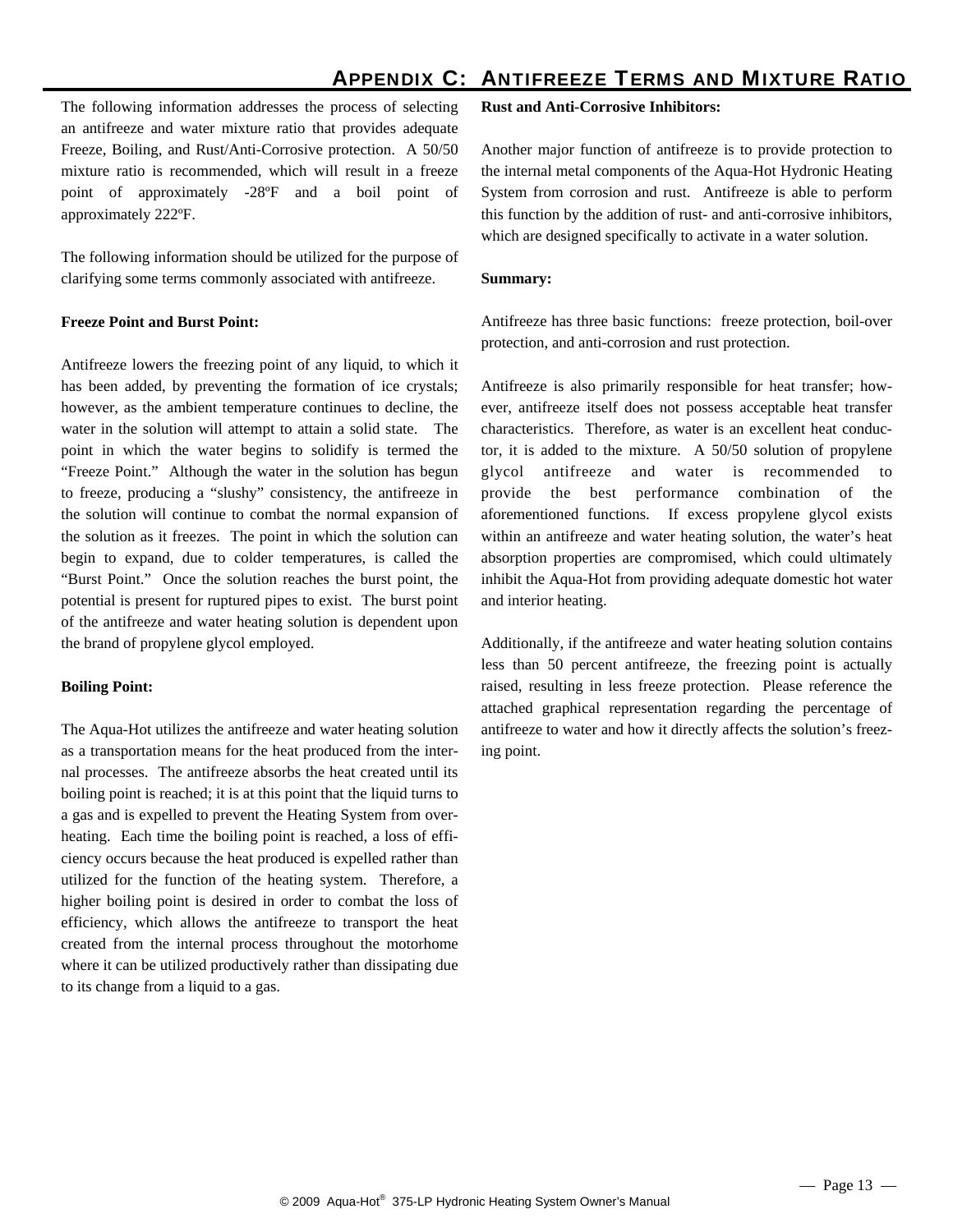#### APPENDIX C: ANTIFREEZE TERMS AND MIXTURE RATIO

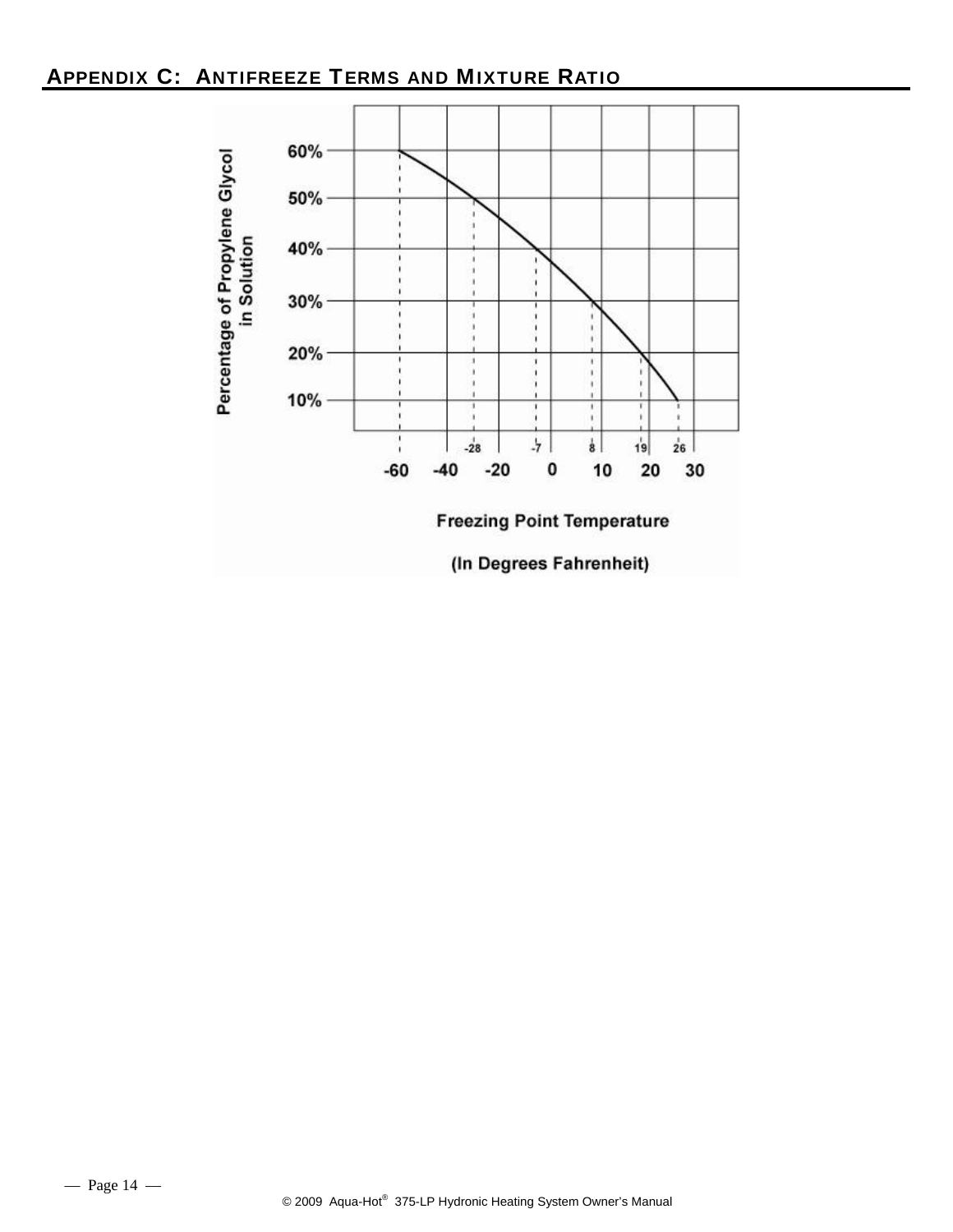#### **2-YEAR LIMITED WARRANTY AQUA-HOT® HYDRONIC HEATING SYSTEM AHE-375-LP**

Aqua-Hot Heating Systems Inc. warrants the Aqua-Hot Heater to be free from defects in material and workmanship under normal use and service for a period of two years on both parts and labor commencing upon the original date of registration of the vehicle. Replacement parts are warranted for the remainder of the Heater's standard warranty coverage or for six months, whichever is greater.

The intent of this warranty is to protect the Heater's end-user from such defects, which would occur in the manufacturing of the product. Thus, problems due to improper specifications, improper installations, improper use, the use of accessory parts or parts not authorized by Aqua-Hot Heating Systems Inc., repair by unauthorized persons, and damage or abuse of the Heater are specifically excluded from warranty coverage.

For additional information or to obtain a warranty repair authorization, please contact the Aqua-Hot Heating Systems Warranty Administrator at 1-800-685-4298 (8:00 AM to 5:00 PM Mountain Standard Time) or visit www.aqua-hot.com.